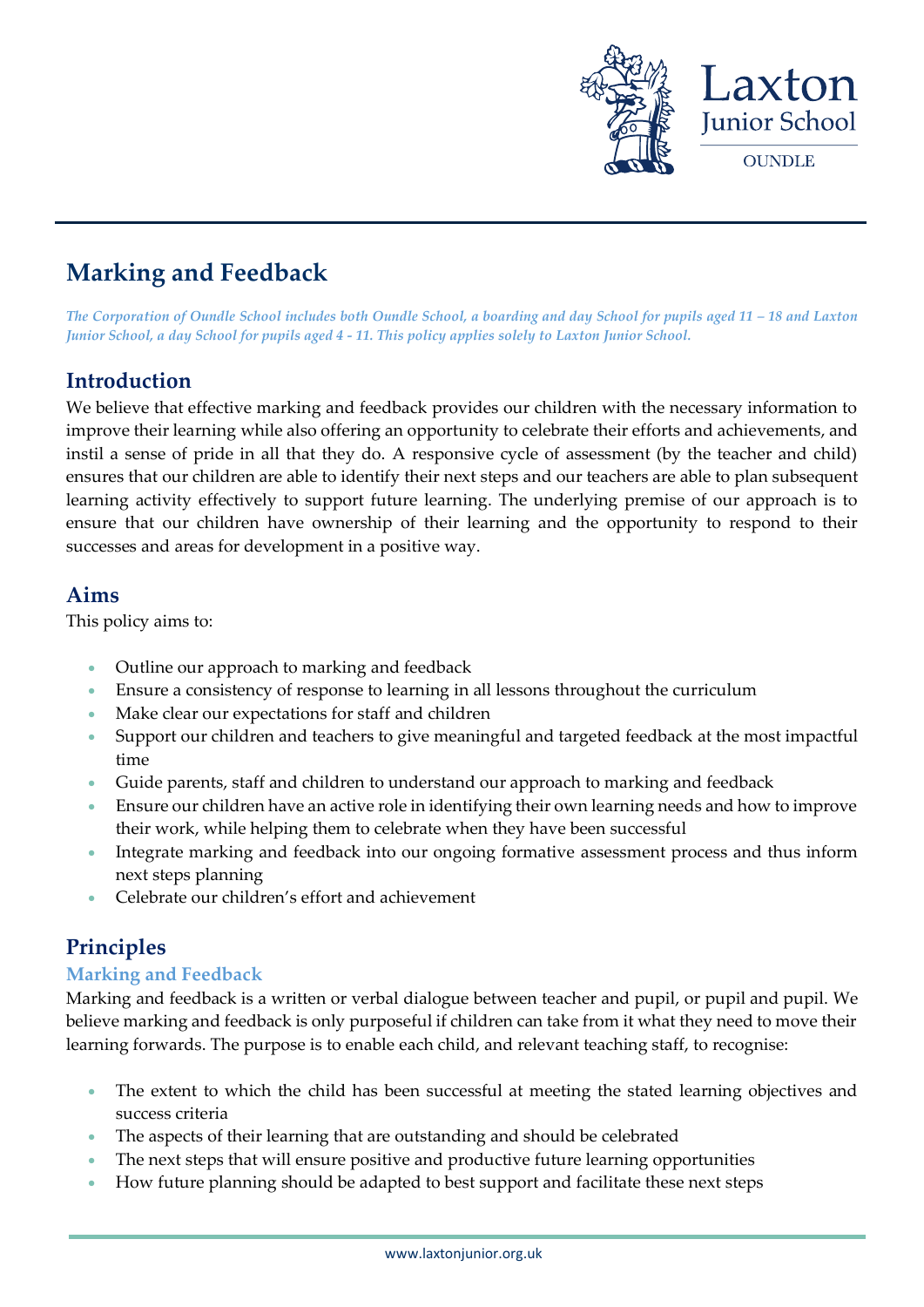#### **Ownership**

Our children have a sense of ownership of their learning, and are invested in the marking and feedback they receive from their teachers. They receive the information that they need to progress and are encouraged and supported to adopt this into subsequent learning opportunities.

#### **Learning Objectives and Success Criteria**

The purpose of the learning objective, which is displayed in each lesson, is to enable our children to understand what they are learning to do by the end of that lesson. The success criteria are the steps they need to take to achieve this. Our marking and feedback responds to the learning objective and the success criteria to show the child whether these have been achieved.

## **Inclusion**

Marking and feedback is used to contribute to the early and accurate identification of pupils' educational needs and any requirements for specific support and intervention. When our marking procedure highlights a concern about a child's learning, we immediately engage our Educational Support team to carry out further assessment and analysis to understand whether tailored intervention might be needed to ensure the child is able to access the curriculum fully and make excellent progress.

Should any of our children have specific needs that require an adjustment to our marking and feedback approach, we work closely with the relevant teachers, our Educational Support team, the child and their parents to provide adjustments to our marking and feedback approach that enables the very best learning opportunities for all children.

## **Our Approach in Reception**

The majority of feedback for our children within Reception is verbal; this takes the form of 'in the moment', targeted, bespoke and responsive communication that celebrates children's efforts, highlights where they have been successful and supports their understanding of next steps. As the children develop throughout the academic year, those that would benefit from different types of marking and feedback, particularly identifying next steps and targets, are then introduced to methods to allow them to take more ownership to improve their learning.

## **Our Approach in Years 1 to 6**

#### **Verbal Feedback**

Our children receive regular, targeted verbal feedback in accordance to the learning objective and success criteria agreed during lessons. Feedback, when it takes this form, is one of the most powerful methods we can use in a classroom as it opens dialogue between a child and their teacher at the critical point of learning. It also enables a child to take ownership of their own learning, in the moment, and for them to understand their immediate successes and next steps to progress.

#### **Colour Coding and Marking Codes**

We use a simple system of colour and marking codes to visually show children where they are at with their learning. Highlighters and coloured pens are used to indicate the extent to which children have been successful with the lesson's learning objective and success criteria. The colour codes are:

• **Go for Green**: this shows that our children have achieved the Learning Objective or Success Criteria – examples of this may also be highlighted in the body of the text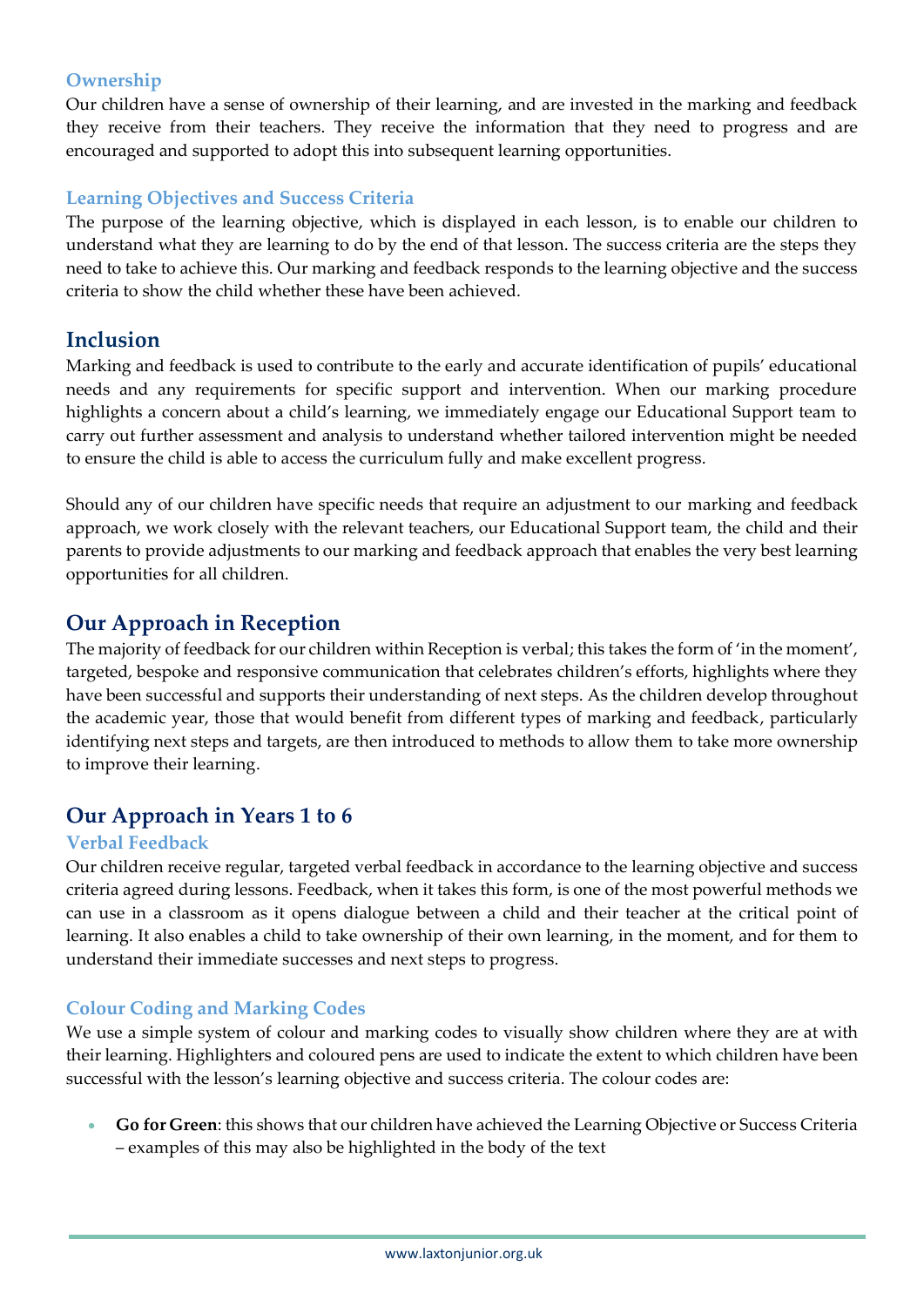- **Think Pink**: this shows that our children have not yet achieved the Learning Objective or Success Criteria - examples of this may be highlighted in the body of the text to give our children the visual cue to polish and improve their work with support when appropriate
- **Purple Power**: This is an individual target for our children to work on

We also have a system of marking codes, which enable our children to quickly understand and respond to specific areas of their learning. A Marking for Learning poster is on display in all classrooms so that staff and children can refer quickly to the colours and codes used (see Appendix 1).

#### **Spelling**

Our marking and feedback approach identifies spelling mistakes as a 'sp'. The next action of the teacher or child is dependent on the context. Examples of next steps are:

- The child will use a dictionary or other tool to correct the spelling and practise it
- The child will correct the spelling after teacher input, which may involve a discussion of phonics or spelling patterns

#### **Written Comments**

Written comments must have purpose and a child must have opportunity to respond to these. Any comments used are celebratory and/or meaningful, enabling the child to make progress in their learning.

#### **Polishing Pens**

Our children use red polishing pens to improve their work as they write and learn. This enables them to continuously seek to up-level their work while ensuring that our teachers are able to clearly see where this has happened.

#### **Understanding the Level of Support**

To enable our teachers to track resources used in the lesson, a simple coding system has been put in place:

- A adult support needed
- I child worked independently
- R resources used

The above annotations also use the relevant colour (green/pink) to indicate whether the Learning Objective has been achieved by any of these means.

#### **Individual Targets**

When a teacher identifies a particular area for an individual child to improve, which is unrelated to the learning objective of the lesson, this becomes an ongoing individualised target for that child and is recorded in books or on target bookmarks. Teachers and children will then record progress against these.

#### **Peer and Self-Assessment**

Our children peer and self-assess work. They use green and pink highlighters or pens to do this and will verbally feedback to each other or their teacher to gain deeper ownership of learning in the classroom.

#### **Our Approach in Other Subjects**

During Music, Computing, Games, PE and MFL lessons - or other lessons where no written work has taken place - our children receive focused and targeted verbal feedback, which will consist of the elements needed to enable them to take positive next steps in learning.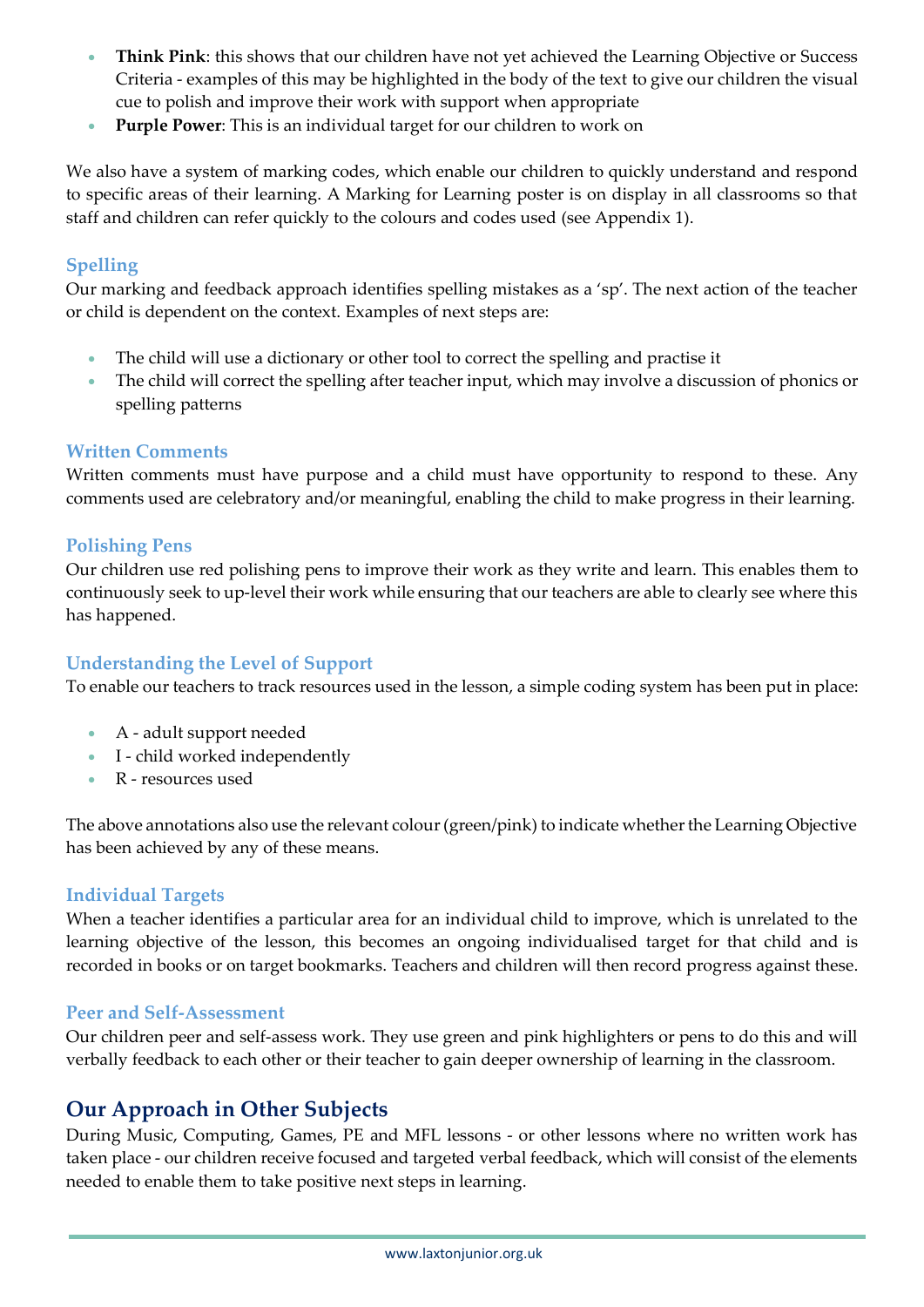## **Expectations**

Our approach to marking and feedback is a positive and constructive one, from the point of view of the teacher and the child. It is formative and enables our teachers to respond to each child depending on their needs. It is also age and context appropriate so that it always positively contributes to the process of learning for a child.

Given the above, staff must mark and feedback frequently and in a way that looks always to support the next steps of each child. Work that is marked after the next lesson has not had impact on the learning process as it should. As such, the Assistant Head Academic has overarching responsibility, through the monitoring and evaluation process, to ensure that all marking and feedback meets the stated aims of this policy, and will respond as is appropriate if concerns are raised.

## **Training**

Staff meetings, INSET and continued professional development sessions are used to ensure that staff have a good understanding of how and why we mark and feedback to our children. If a particular need for training is identified within a specific area of the curriculum, staff training is targeted to address this. This may be delivered by the Assistant Head Academic, Subject Leads or the Head of Educational Support, along with other appropriate members of staff.

## **Monitoring and Evaluation**

The Assistant Head Academic will monitor the effectiveness of marking and feedback throughout the school by means of:

- Ongoing consultation with staff and children
- Book looks in lesson observations
- Book scrutinies
- Planning reviews
- Pupil progress meetings

## **Linked Policies**

This policy is linked to:

- Curriculum Policy
- EAL Policy
- Educational Support Policy
- English Policy
- EYFS Policy
- Maths Policy
- Subject specific policies
- Teaching and Learning Policy

| Reviewer                             | Sumitha Hill            |
|--------------------------------------|-------------------------|
| <b>Post of Reviewer</b>              | Assistant Head Academic |
| <b>Review Date</b>                   | Lent 2022               |
| Reviewed and filed with both Schools | Lent 2022               |
| Next Review (max 3 years)            | Lent 2024               |